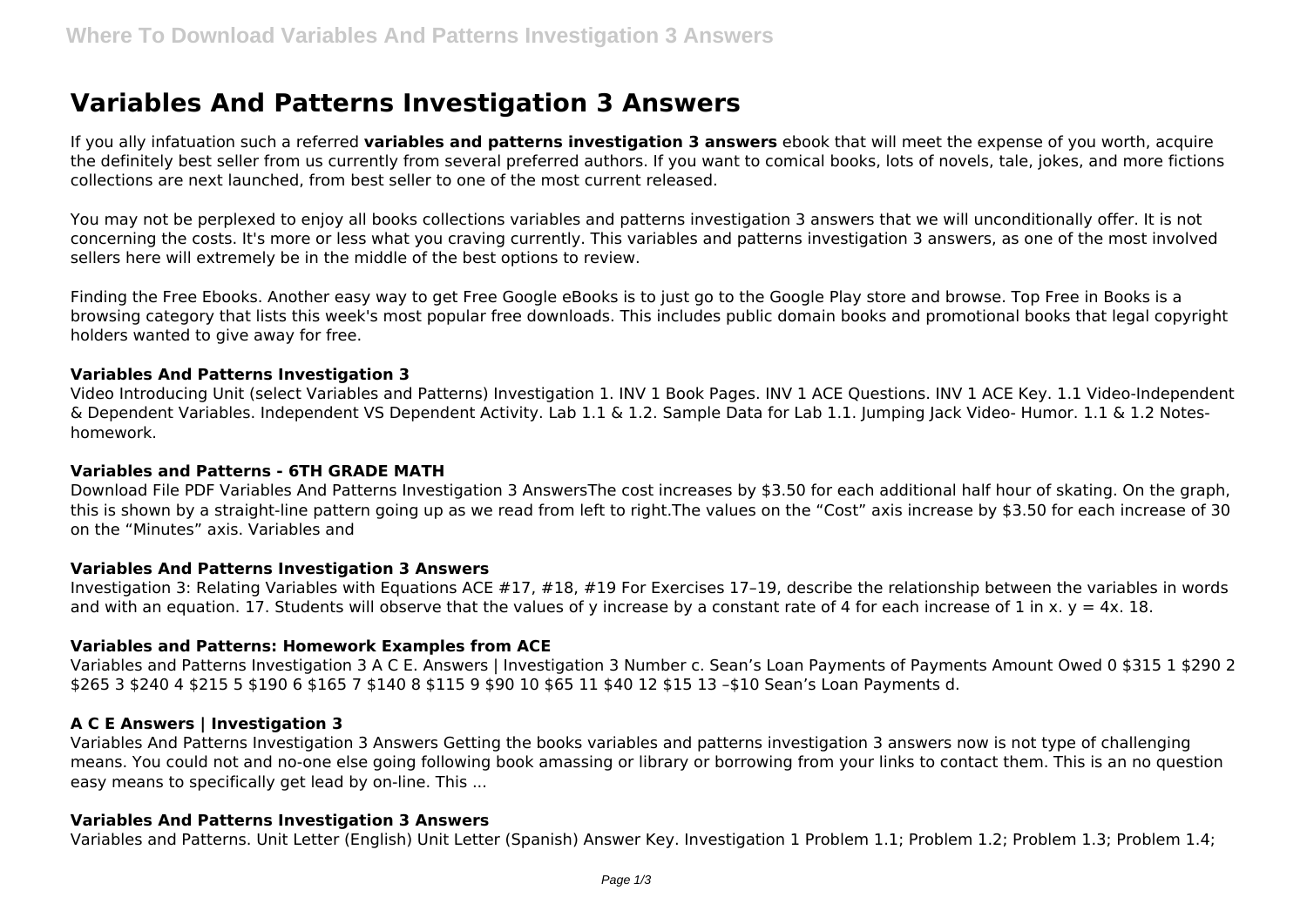## **Variables and Patterns - Educator Pages**

2 Investigation 1.1 Consider all of the rectangles with a perimeter of 20 units. Describe the relationship between the lengths and the areas of these rectangles.

# **Variables and Patterns - Weebly**

Investigation 3 Relating Variables with Equations: Investigation 3 is similar to the old Investigation 3, with an added emphasis on proportional relationships or equations of the form  $y = mx$ . Investigation 4 Expressions, Equations, and Inequalities: Investigation 4 is for the most part new with more emphasis on equivalent expressions and solving equations and simple inequalities. For the most part the equations are all of the from  $ax = b$ or  $a + x = b$ .

## **Variables and Patterns: Focus on Algebra - Connected ...**

The cost increases by \$3.50 for each additional half hour of skating. On the graph, this is shown by a straight-line pattern going up as we read from left to right.The values on the "Cost" axis increase by \$3.50 for each increase of 30 on the "Minutes" axis. Variables and Patterns Practice Answers 0 30 60 90 120 150 180 Minutes Roller ...

## **Variables and Patterns Practice Answers**

8 9 10 11 12 1= 2 3 4 Variables and Patterns. CMP II ACE Investigation 2 p. 36 #3. CMP I ACE Investigation 3 p. 43 #4. 3. Dezi's family just bought a DVD Player. Dezi's mom asked him to research rental prices of DVDs at local video stores. Source Video has a . yearly. membership package.

## **Variables and Patterns**

Variables and Patterns ACE Answers.pdf. Sign In. Whoops! There was a problem previewing Variables and Patterns ACE Answers.pdf. Retrying. ...

# **Variables and Patterns ACE Answers.pdf**

Investigation 1Variables, Tables, and Coordinate Graphs 7 7cmp06se VP1.qxd 5/19/06 7:49 AM Page 7. There are four steps to follow when you make a coordinate graph. Step 1 Identify two variables. In Problem 1.1, the two variables are time and number of jumping jacks. ... 3 4 Variables and **Patterns** 

## **Variables and Patterns**

Useful links for Variables and Patterns Split Up by Investigations. Investigation 1—Variables, Tables, and Graphs . 1.1—Getting Ready to Ride: Data Tables and Graphs ; ... Investigation 3—Relating Variables With Equations . 3.1—Visit to Wild World: Equations With One Operation .

# **Arbor Hills 6th Grade Website - Variables and Patterns**

Additional Practice Investigation Variables and Patterns Variables and Patterns Investigation 4 1. For each set of (x,y) coordinates, find a pattern in the data and express the rule for the pattern as an equation. a. [Filename: Variables and Patterns Inv 4.pdf] - Read File Online - Report Abuse

# **Variables And Patterns Investigation 4 - Free PDF File Sharing**

Investigation 1: Variables, Tables, and Graphs The goal of this Investigation is to develop students' ability to look for quantities that change over time, especially distance and speed of moving objects, and their ability to construct and interpret data tables and coordinate graphs representing patterns in that change.